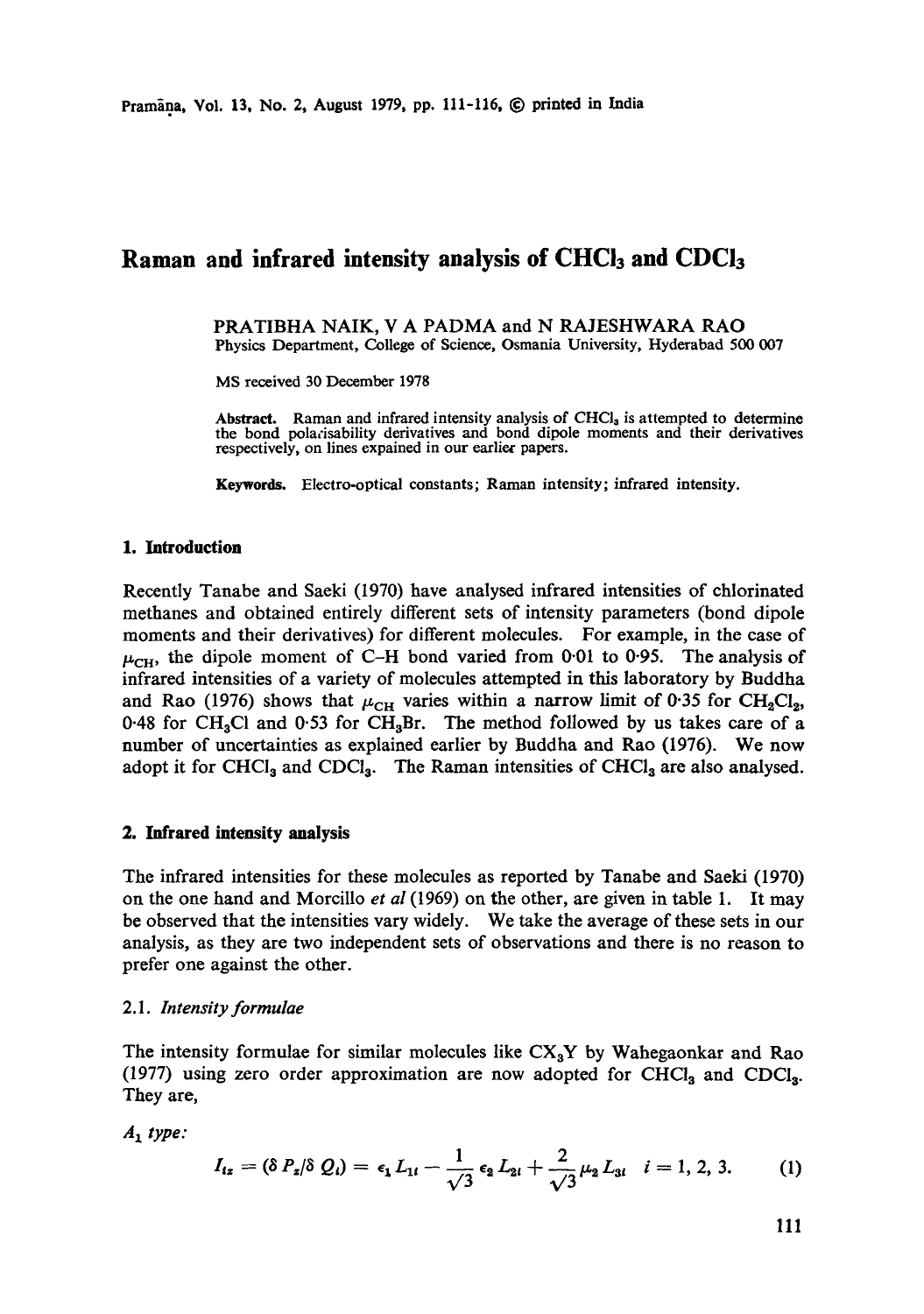|                    |                                              |                   |                            |                   | $(\delta P/\delta Q)$ values in e.s.u. |        |                                |        |           |
|--------------------|----------------------------------------------|-------------------|----------------------------|-------------------|----------------------------------------|--------|--------------------------------|--------|-----------|
| <b>Species</b>     | Frequency<br>$\left( \text{cm}^{-1} \right)$ |                   | Tanabe and<br>Saeki (1970) |                   | Morcillo<br>et al (1969)               |        | Hess et al (1969) for<br>CHCI. |        |           |
|                    | CHCl,                                        | CDCl <sub>3</sub> | CHCI,                      | CDCl <sub>3</sub> | CHCI,                                  | CDCI.  | $\pm a_i$                      | γi     | YI        |
| $\boldsymbol{A}_1$ | 3034                                         | 2259              | 0.0676                     | 0.0293            | 0.0702                                 | 0.0393 | 1.0067                         | 1.7542 | 1.3245    |
|                    | 681                                          | 655               | 0.2505                     | 0.2723            | 0.2699                                 | 0.2576 | 0.5435                         | 0.0449 | $-0.2119$ |
|                    | 366                                          | 362               | 0.0844                     | 0.0654            | 0.0646                                 | 0.0787 | C.3174                         | 0.1546 | 0.3932    |
| E                  | 1221                                         | 914               | 0.4732                     | 0.7899            | 0.5828                                 | 0.7038 | —                              | 0.1002 |           |
|                    | 769                                          | 744               | 1.2696                     | 1.0582            | 1.3815                                 | 1.2211 |                                | 0.4263 |           |
|                    | 258                                          | 258               | 0.0189                     | 0.0189            | 0.0303                                 | 0.0332 |                                | 0.2235 |           |

Table 1. Frequencies, assignments, Raman, and infrared intensities.

*E Type:* 

$$
I_{i\sigma} = \frac{\delta P_{\sigma}}{\delta Q_{i}} = \frac{2}{\sqrt{3}} \epsilon_{2} L_{2i} + \frac{1}{2\sqrt{6}} (5 \mu_{2} - \mu_{1}) L_{3i} - \frac{\sqrt{2}}{\sqrt{3}} \mu_{1} L_{1i}
$$
  

$$
- \frac{3\sqrt{3}}{4\sqrt{2}} \frac{\mu_{\text{Cl}}}{d^{2}} (L_{i3}^{-1} + L_{i3}^{-1}) (\mu_{2} - \mu_{1}) \quad i = 1, 2, 3. \quad \sigma = x \text{ or } y. \tag{2}
$$

In the above equations  $D$  and  $d$  denote the bond lengths C-H and C-Cl respectively,  $\mu_1$  and  $\mu_2$ , the bond dipole moments of C-H and C-Cl respectively;  $\epsilon_1$  and  $\epsilon_2$  their derivatives,  $\mu_{\text{cl}}$  the inverse mass of the chlorine atom. We have similar equations for CDCl<sub>3</sub> assuming  $\mu_{CH} = \mu_{CD}$  and  $\epsilon_{CH} = \epsilon_{CD}$ .

Following the procedure described earlier by Budha and Rao (1976), we have the following equations.

$$
\frac{\text{CHCl}_{3}}{\sum_{i} I_{iz}^{2} = \epsilon_{1}^{2} G_{11} + \epsilon_{2}^{2} \frac{G_{22}}{3} + \frac{4}{3} \mu_{2}^{2} G_{33} - \frac{2}{\sqrt{3}} \epsilon_{1} \epsilon_{2} G_{12} + \frac{4}{\sqrt{3}} \epsilon_{1} \mu_{2} G_{13} - \frac{4}{3} \epsilon_{2} \mu_{2} G_{23}.
$$
 (3)

*E Type:* 

$$
\sum_{i} I_{i\sigma}^{2} = \frac{4}{3} \epsilon_{2}^{2} G_{22} + \frac{G_{33}}{24} (5\mu_{2} - \mu_{1})^{2} + \frac{\sqrt{2}}{3} G_{23} (5\mu_{2} - \mu_{1}) \epsilon_{2} \n+ \frac{2}{3} \mu_{1}^{2} G_{11} + \frac{27}{32} \frac{\mu_{Cl}^{2}}{d^{4}} (G_{33}^{-1} + G_{11}^{-1} + 2G_{13}^{-1}) (\mu_{2} - \mu_{1})^{2} \n- \frac{4\sqrt{2}}{3} \epsilon_{2} \mu_{1} G_{12} - \frac{(5\mu_{2} - \mu_{1})}{3} \mu_{1} G_{13} - \frac{15}{8} \frac{\mu_{Cl}}{d^{2}} (\mu_{2} - \mu_{1})^{2}.
$$
\n(4)

Similar equations for  $CDCl<sub>3</sub>$  may be numbered (5) and (6); (5) differing from (3) only in  $G_{11}$  and (6) differing from (4) in  $(G_{33}^{-1} + G_{11}^{-1} + 2G_{13}^{-1})$  and  $G_{11}$ .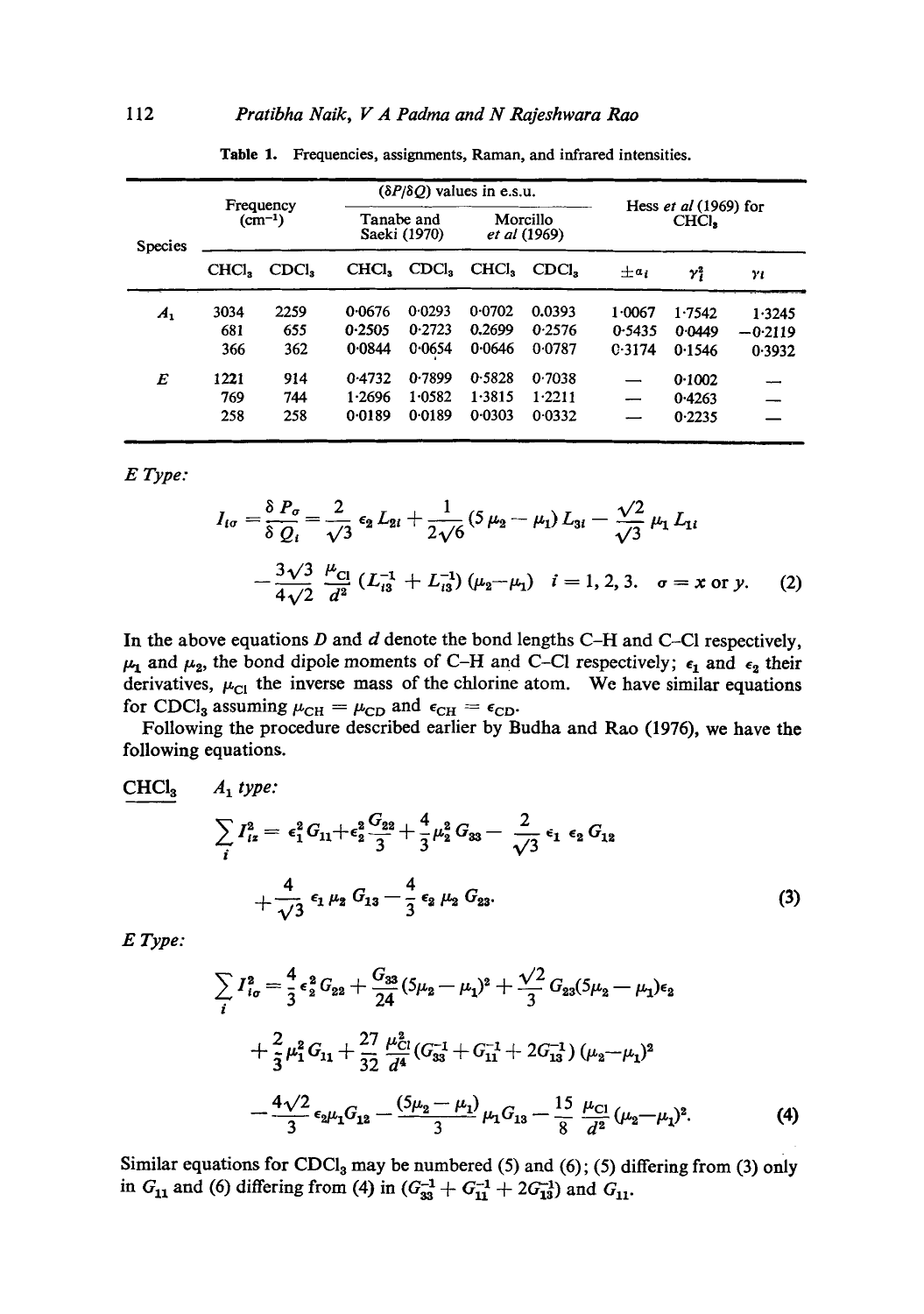To these, one can add the expressions for dipole moment obtained from dielectric constant data by Weast 1968-69.

$$
P_z = \mu_1 + 3\mu_2 \cos a \tag{7}
$$

where  $\alpha$  is the Cl-C-Cl angle. We thus, have five equations ((3) to (7)) to determine four constants  $\mu_1$ ,  $\mu_2$ ,  $\epsilon_1$  and  $\epsilon_2$ .

#### 2.2. *Analysis*

Equations (3) and (5) are sufficient to determine  $\epsilon_1$ . But it is noticed that their difference gives a very small quantity, quite within the range of experimental error. Hence, these intensities cannot be made use of quantitatively to determine  $\epsilon_1$ .  $\epsilon_1$  is a satisfactory solution. It is not also an unreasonable solution considering the fact that we have consistently obtained either a negligibly small or a zero value for  $\epsilon_1$  in the case of CH<sub>3</sub>Cl by Wahegaonkar and Rao (1977) and  $CH_2D_2$  by Buddha and Rao (1976) worked out earlier in our laboratory. Using a similar procedure, from (4), (6) and (7) one can obtain  $\mu_1=-0.83$ ,  $\mu_2=0.18$ ,  $\epsilon_2=-3.52$ . Again, upon substituting  $\mu_1$  and  $\mu_2$  in  $A_1$  type equations  $\epsilon_2 = -2.99$ . This, though not very small, difference between the two values of  $\epsilon_2$  may be due to the fact that only zero order approximation has been considered while deriving the intensity formulae. If the first order approximation following Gribov (1960) is taken into consideration, one gets the following terms.

$$
-(\epsilon_2 + \epsilon_2^1) \text{ in place of } -\epsilon_2 \text{ in 'A' type}
$$
 (8)

and  $(\epsilon_2 - \epsilon_2^1)$  in place of  $\epsilon_2$  in ' E ' type, (9)

where  $\epsilon_2^1$  is the first order term, denoting the terms like variation of the dipole moment of bond 2 with the change in the length of bond 1 and  $\epsilon_2$  is the zero order term, denoting the variation of the dipole moment of bond 2 with the change in the length of bond 2.

Thus, perhaps, the first order approximation cannot be overlooked, at least when highly electronegative atoms like chlorine, are present in a molecule. One can thus determine  $\epsilon_2$  and  $\epsilon_2^1$  from equations (3) to (6) and (8) and (9). They are,  $\epsilon_2 = -3.26$ and  $\epsilon_2^1 = 0.27$ .

# **3. Discussion**

The value of  $\mu_1 = -0.8373$  seems to be rather high when compared to the earlier values obtained for CH<sub>4</sub>, CH<sub>3</sub>Cl and CH<sub>2</sub>Cl<sub>2</sub> (referred to earlier). Perhaps, the three chlorine atoms pull the electrons on the carbon atom away from the hydrogen, making the electronic charge of the hydrogen atom move towards the carbon. Also,  $\mu_2$ =0.18 is not comparable with that of CH<sub>2</sub>Cl<sub>2</sub> and others. But, the analysis shows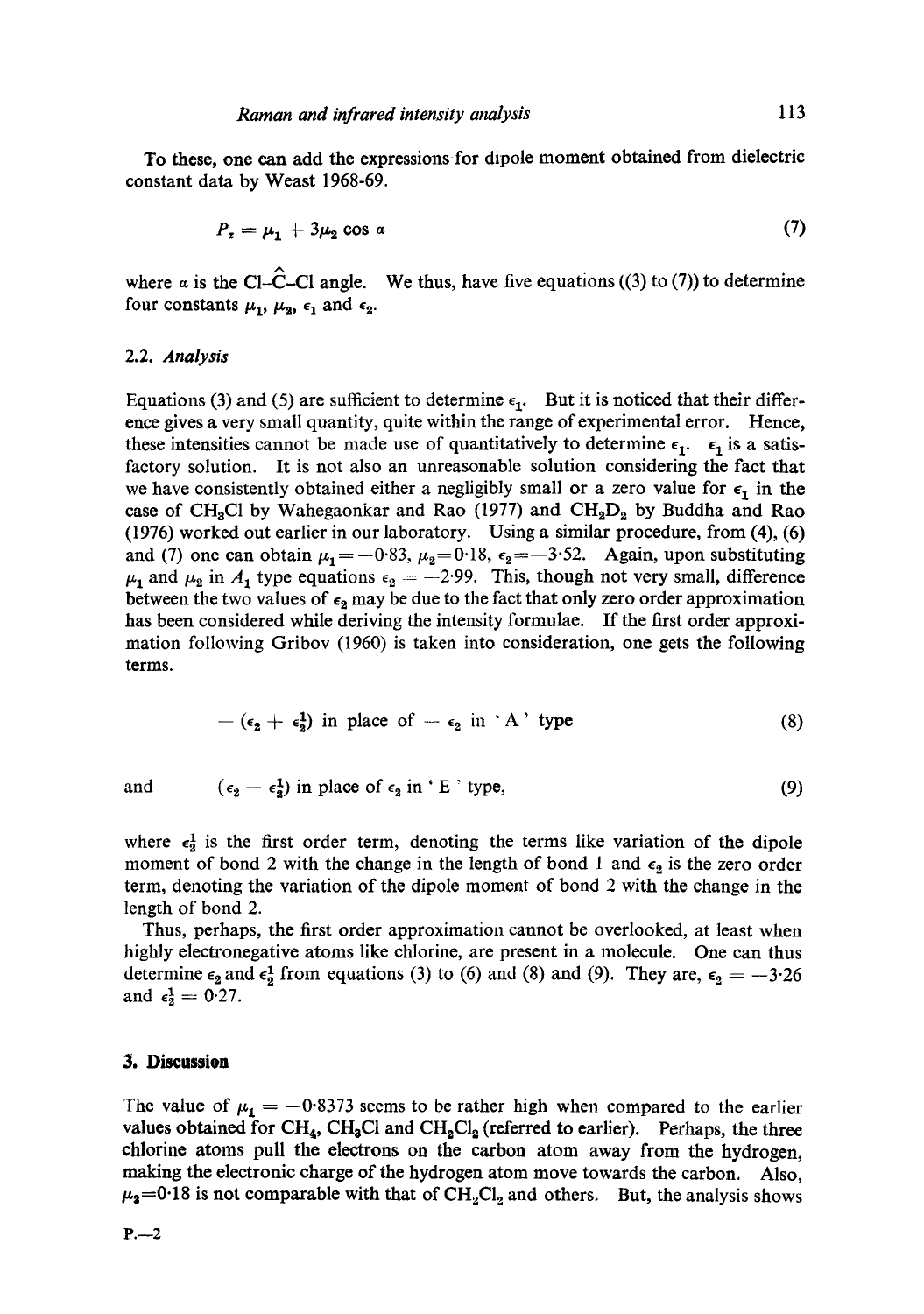that this value is not sensitive to small variations of intensity **and hence** is not to be **taken as spurious.** 

## *3.1. Calculation elL elements*

Writing equations (1) and (2) in the form  $I = L'A$  and supplementing them with  $LL' =$  $G$ , it is possible to determine all the  $L$ -elements. Now, these elements satisfy not only the infrared intensities but also the Raman intensity equations (10). Thus, there are twelve equations for nine elements for  $A_1$  type. The L-elements thus obtained satisfy all the equations except  $I_1$  of infrared, for which the experimental value is 0.07 while the calculated one is  $0.02$ . It may be seen that this intensity is so small that there can be a large error in its determination. Hence, this difference is not taken seriously.

One obtains different  $L$  sets for different signs of *I* elements. But it is observed by calculating L's for different sets of  $\Gamma$ 's, the sign change of any  $\Gamma$  element produces a corresponding change in the  $L$  vector relating to that frequency. For instance, for  $A_1$  type for  $I_1$  positive, the L vector is (0.7842 0.0052 0.0565) but for  $I_1$  negative, it is  $-(0.7842 \, 0.0052 \, 0.565)$ . Thus, the different sets of L matrices differ only in the signs of the  $L$  vectors relating to different frequencies. They, thus, represent the opposite phases of the same oscillation. The consequent changes in the l's are related to the corresponding changes in the amplitudes.

It may be recalled that the  $L$  vectors relating to any frequency obtained from the force constants also do not have fixed signs, since the normalisation equation *L'FL =*   $\lambda$ , used for this purpose contains squares of L elements. The intensity equations  $I=L'A$ , thus have the sign ambiguity not only for  $I$ 's, but also for  $L$  vectors. The vector  $A$  has a fixed sign. But the relative sign of I and L vectors for any frequency is fixed and is decided by the sign of  $A$ . Hence, only if this relative sign is known for all the frequencies can  $\boldsymbol{A}$  be determined uniquely. Since, these relative signs cannot normally be guessed one cannot get reliable values for the elements of  $A$  i.e., the electro-optical constants. But our method overcomes these difficulties as we use  $I' \cdot I = A' L L' A = A' G A$  as explained earlier by Buddha and Rao (1976).

Now, once  $\vec{A}$  is correctly determined,  $\vec{L}$  matrices can be calculated, but with sign uncertainty for each L vector. *But, the F elements obtained from L'FL* $\Rightarrow$  *are unique* and do not suffer from any uncertainty. But we do not use the  $L$  elements to determine  $F$  elements as the individual  $L$  elements depend on the accuracy of  $I$  values. As the infrared intensities from different authors vary so divergently, one cannot take the individual  $\Gamma$ 's to be accurate (though this does not come in the way of getting a reliable A vector as explained earlier).

#### 3.2. *Raman intensity analysis*

The intensity equations for CHCl<sub>a</sub> as given by Long (1954) are:

$$
A_1: \t a'_p = \frac{1}{3} \left( \sqrt{3} \, L_{2,p} \, a'_x + L_{1,p} \, a'_y \right) \t (10)
$$

$$
\gamma'_{p} = \pm \left( -\frac{1}{\sqrt{3}} L_{2,p} \gamma'_{x} + L_{1,p} \gamma'_{y} - \frac{2}{\sqrt{3}} L_{3,p} \gamma_{x} \right) p = 1, 2, 3. \quad (11)
$$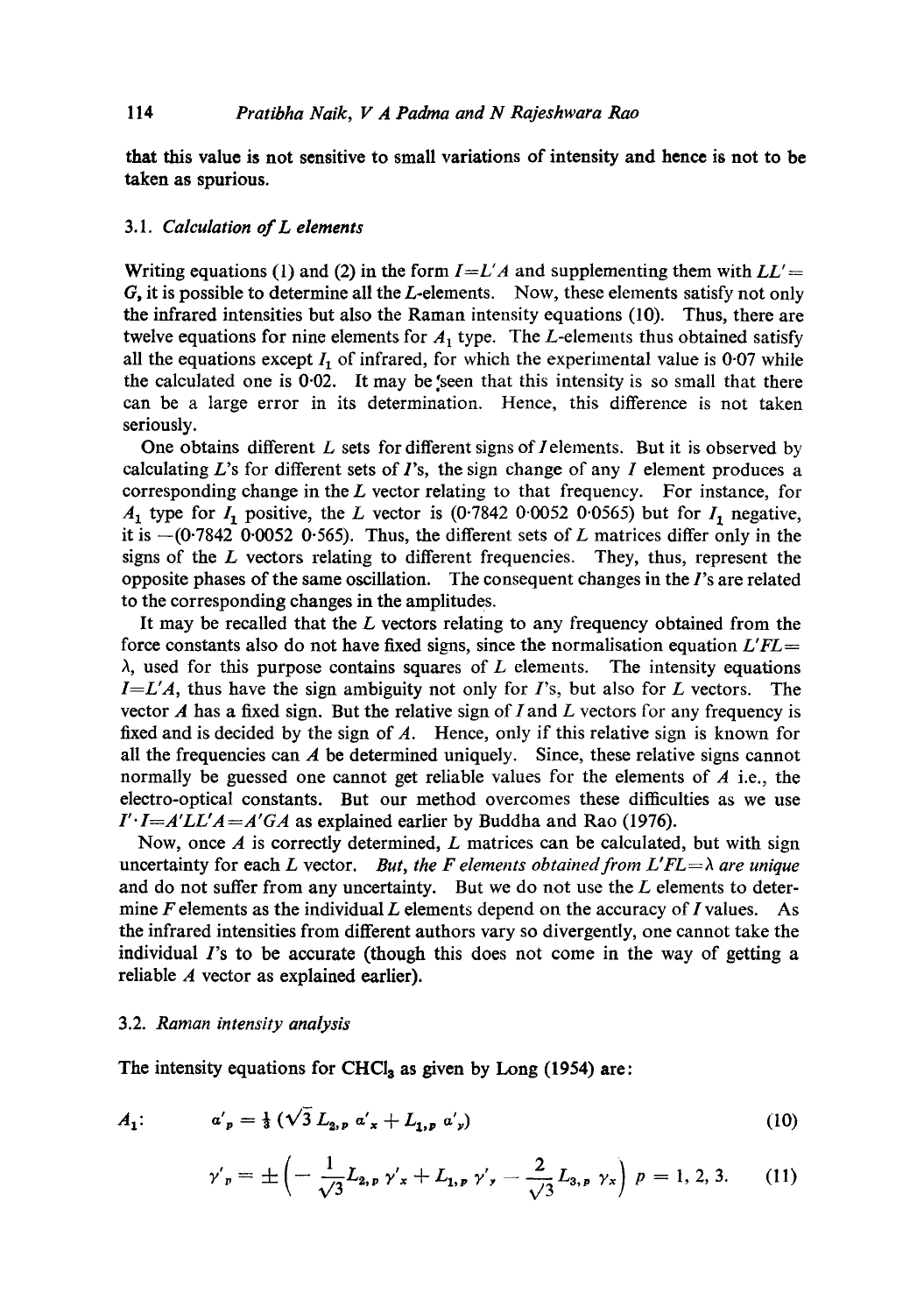$E:$   $\alpha' = 0$ 

$$
(\gamma'_{p})^{2} = 3 [(\sqrt{2} D_{x,p} \gamma'_{x} + E_{x,p} \gamma_{x})^{2} + (D_{x,p} \gamma'_{x} + E'_{x,p} \gamma_{x} + E'_{y,p} \gamma_{y})^{2}] p = 1, 2, 3.
$$
 (12)

In the above equations,  $a'_x$  and  $a'_y$  denote the polarisation of the C-CI and C-H bonds respectively.  $\gamma'_x$  and  $\gamma'_y$  denote the derivative of the anisotropy of the C-CI and C-H bonds respectively.  $D_{x,p} E_{x,p} E'_{x,p}$  and  $E_{y,p}$  contain various molecular parameters. For a clear understanding of the various other terms in the above equations, Long's (1953) paper may be referred to. The Raman intensities as reported by Hess *et al*  (1969) are quoted in table 1. From equation (10)

$$
\sum_{i} a_{i}'^{2} = \frac{1}{9} (3 a_{x}'^{2} G_{22} + a_{y}'^{2} G_{11} + 2 \sqrt{3} a_{x}' a_{y} G_{12}).
$$
\n(13)

This contains  $\alpha'_{x} = \alpha'_{C-C}$  and  $\alpha'_{y} = \alpha'_{C-H}$ . The value for  $\alpha'_{C-C} = 8.006$  is taken from CCI<sub>4</sub> (1975) and  $a'_y=a'_{\text{C-H}}=3.75$  is obtained. This compares with  $a'_{\text{C-H}}=4.001$  for  $CH<sub>4</sub>$  obtained by Bernstein and Allen (1955). Now, we have a similar equation for  $CH<sub>2</sub>Cl<sub>2</sub>$  used by Padma *et al* (1975) and  $\alpha'_{C,H}$  in this equation is similar to the one obtained for CH<sub>4</sub>. A much lower value here shows that either the intensities  $(a')$ are not so good or the zero order approximation is not quite valid. Perhaps, the polarisability of C-H bond here cannot be taken to be identical as in  $CH<sub>4</sub>$  or  $CH<sub>3</sub>Cl<sub>3</sub>$ just as the dipole moment of C-H in this molecule is so different from other molecules. The lower value for  $a'_{\text{C-H}}$  is not spurious.

In equation (10), the signs of all the  $a'_i$  s are taken to be positive and the corresponding set of  $L$  vectors obtained. They are substituted in equations (11). The relative signs of  $\gamma'$  s and the L-vectors are not known, but are guessed.  $\gamma'$  is mostly contributed by  $+0.78$   $\gamma'$ , and  $\gamma'$ ,  $=\gamma'_{C-H}$  from CH<sub>2</sub>Cl<sub>2</sub> is positive. Therefore, here also,  $\gamma'_{1}$  is taken to be positive.  $\gamma_{x}=\gamma_{C-C}$  is the difference between the polarisability along the bond and perpendicular to it. Since the value along the bond is generally greater than the perpendicular component,  $\gamma_{C-C}$  is positive. The simultaneous equations (11) can give a positive value for  $\gamma_{C\text{-}Cl}$  only if  $\gamma_2'$  is negative and  $\gamma_3'$ positive. Thus,  $\gamma'_{y}=1.79$ ,  $\gamma'_{x}=0.166$   $\gamma_{x}=1.212$ . On squaring and adding equations  $(12)$ , one obtains

$$
\sum_{i} \gamma_{i}^{2} = 3 (0.17301475 \gamma_{x}^{\prime 2} + 0.0417194 \gamma_{x}^{2} - 0.042088 \gamma_{x}^{\prime} \gamma_{x}
$$
  
- 0.0214293  $\gamma_{x} \gamma_{y} + 1.763939 \gamma_{x}^{2} - 0.04083 \gamma_{x}^{\prime} \gamma_{y}.$ 

This equation contains the remaining unknown  $\gamma_y$  which is calculated on substituting the above values. Thus  $\gamma_y=0.34$ .

Thus, the infrared and Raman intensities enable one to determine the electrooptical constants of this molecule. In this connection we would like to point out that the Raman intensity analysis done by Sergio *et al* (1978) and Gussoni *et al* (1977) still